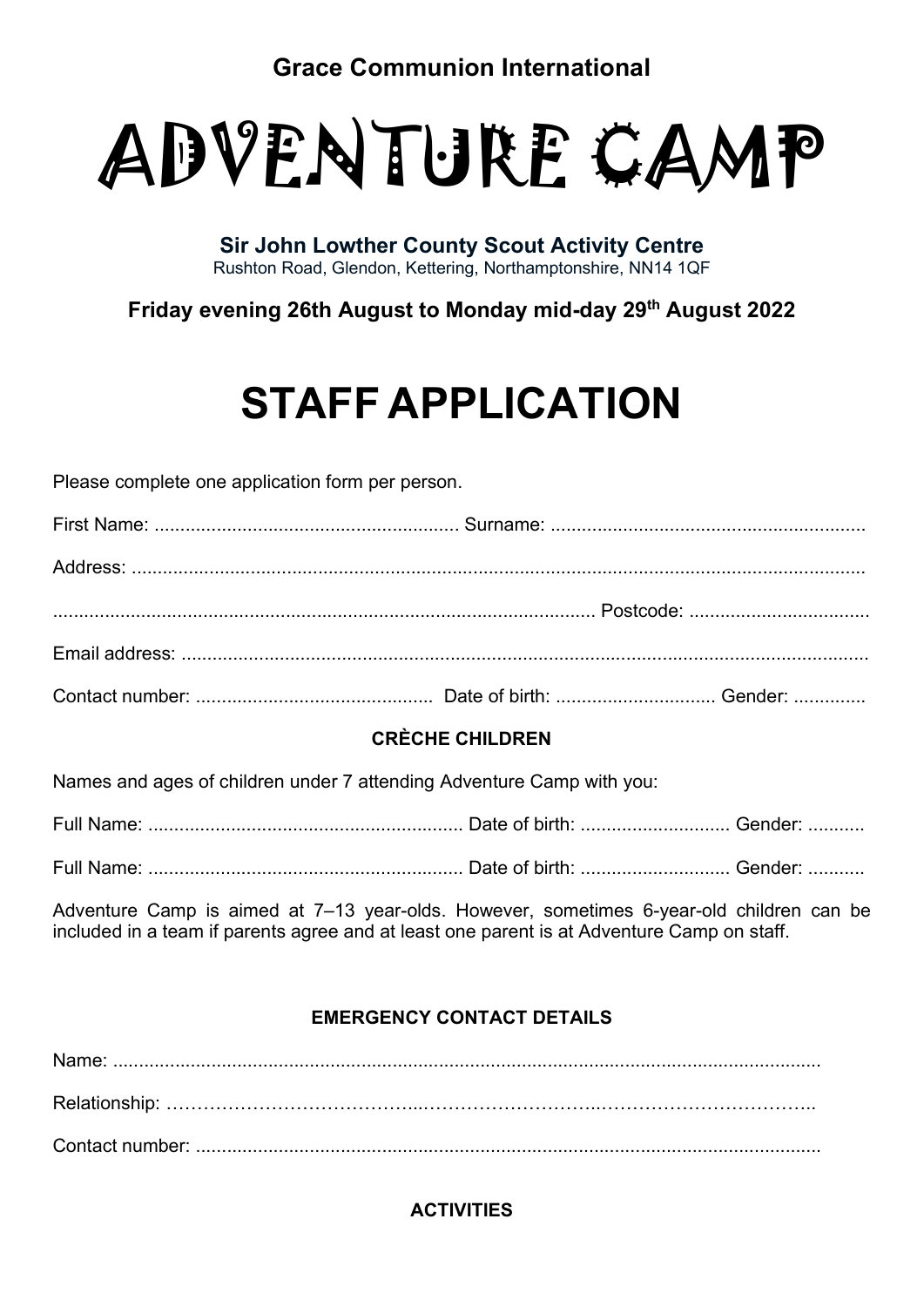Provisional activities - Archery; Christian Living; Craft; Fitness; Leatherwork, Lego, Nature Trail, Pedal-Karts, Tie-dye & Tunnelling. Get in touch with any ideas you may have for other activities.

#### SERVICE STAFF

In addition to activity staff, service staff are also needed for crèche, kitchen & wash-up/dining room.

Please state the activity or service area you would like to work in & state relevant experience.

1st Choice: ........................................................... 2nd Choice: ..........................................................

Are you a Nurse or qualified First Aider with a valid certificate? Yes or No …………….……...………

#### SERVICE COMMITMENT

For Adventure Camp to operate effectively it is necessary for staff to occasionally support areas such as serving meals, helping with evening activities, washing up etc.

## DAYS/NIGHTS YOU PLAN TO BE AT ADVENTURE CAMP

Adventure Camp lasts from Friday evening to Monday mid-day. The individual and team awards will be presented just before mid-day on Monday so ideally children and staff would be there until finish.. Please complete below. I plan to be at Adventure Camp (circle);

Friday evening Friday night Saturday morning/afternoon/evening Saturday night Sunday morning/afternoon/evening Sunday night Monday morning/afternoon

## ACCOMMODATION

Limited dormitory accommodation is available. Please tick one of the choices below.

Require a dormitory bed Staying off site Own tent Own caravan/campervan

## CHILD PROTECTION

(For over 18s.)

Adventure Camp's safeguarding policy, along with national legislation, means that AC staff will require a Disclosure and Barring Service (DBS) check for working with children. DBS checks are available for those aged 18 and above and can be obtained through Grace Communion International free of charge. DBS checks can take time so please ensure that you apply promptly.

I am willing to have a DBS check: Yes or No …………………………..……………..…..

If you have a current DBS check and want to know whether it covers you for Adventure Camp, or if you have any other queries about safeguarding, please contact Alexis Luckhoo in the Church office.

Please note. You first need to send this application form in and then wait until you have heard that you have been accepted as a staff member before you apply for a DBS check.